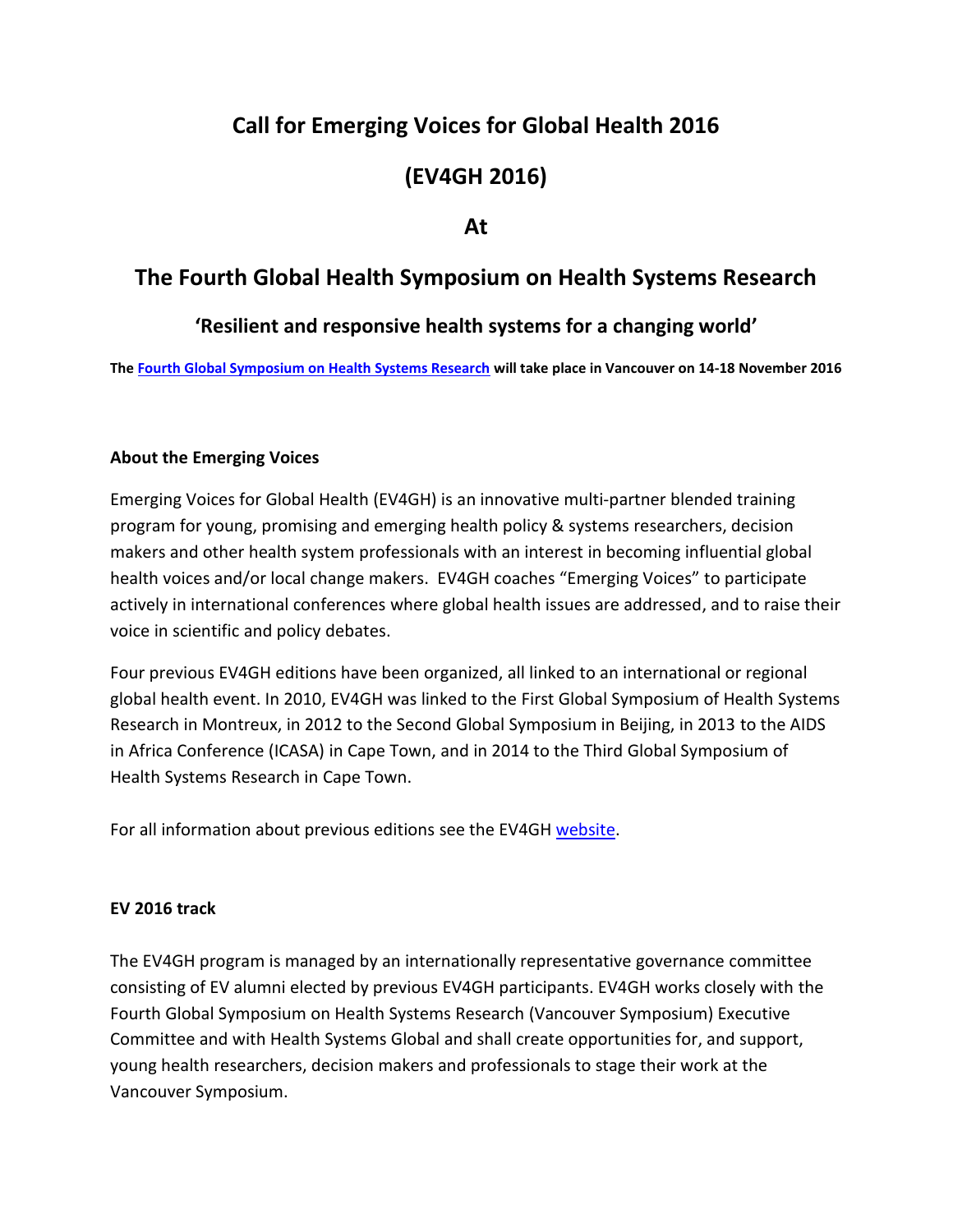To support the EV4GH 2016 track an **Emerging Voices consortium** was established:

- The Institute of Public Health (IPH-Bangalore), India (host of the EV secretariat)
- The Institute of Tropical Medicine Antwerp (ITM), Belgium
- The Public Health Foundation of India (PHFI)
- The University of Cape Town (UCT), South Africa
- University of the Western Cape (UWC), Cape Town, South Africa
- Peking University Health Science Center (PUHSC), Beijing, China

### **What is the EV4GH training?**

The full EV4GH 2016 training consists of:

- 1) E-coaching and distance learning in preparation for a face-to-face training (Aug -Oct 2016)
- 2) Face-to-face (F2F) training: scientific presentation, networking and communication skills coaching using innovative formats, and content training & field visit to the Canadian health system (Vancouver, early Nov -10 Nov 2016)
- 3) Young researchers (& other changemakers') pre-conference (Vancouver, 11-12 Nov 2016)
- 4) Participation in the Fourth Global Symposium on Health Systems Research (Vancouver, 14-18 Nov 2016)
- 5) Wrap-up focusing on Emerging 'beyond Vancouver' (Vancouver, 19-20 Nov 2016)
- 6) Distance coaching post-symposium (with various tracks), membership of EV4GH network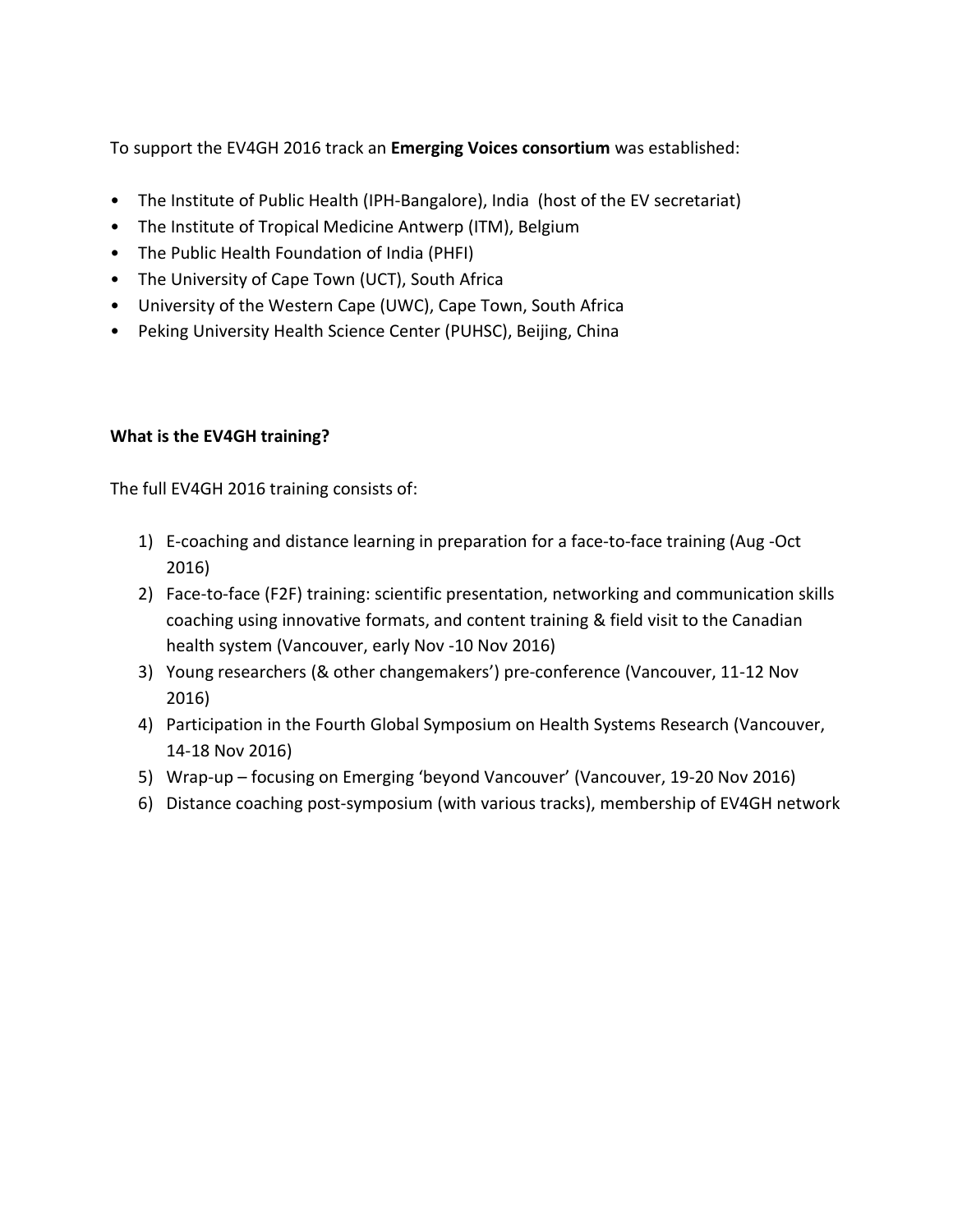#### **Provisional Timeline for the EV4GH 2016 track**



#### **What does the EV4GH 2016 track offer to EVs?**

- Develop writing, presentation, moderation, networking, social media and other communication skills through innovative training formats (during the distance and F2F stages), to enable publication in journals, global health blogs or on social media and become more effective on the global stage
- Test the newly acquired skills in a pre-conference (with some invited senior researchers & policy makers)
- Introduce and advance young health system researchers' content knowledge about global health governance, health policy & systems research and other related topics, including via interaction with senior people in the field during the F2F stage
- Facilitate participation of young health researchers, decision makers and other health system professionals and change makers in the Vancouver Symposium (including via posters, oral presentations, social media and as rapporteurs)
- Network with other young researchers, professionals, peers as well as senior researchers, policy makers and experts in health systems and Global health
- Become part of the Emerging Voices for Global Health Network with members working all over the world, and receive information on opportunities to participate in workshops, courses and conferences. Involve Alumni EVs in capacity building and national & international partnership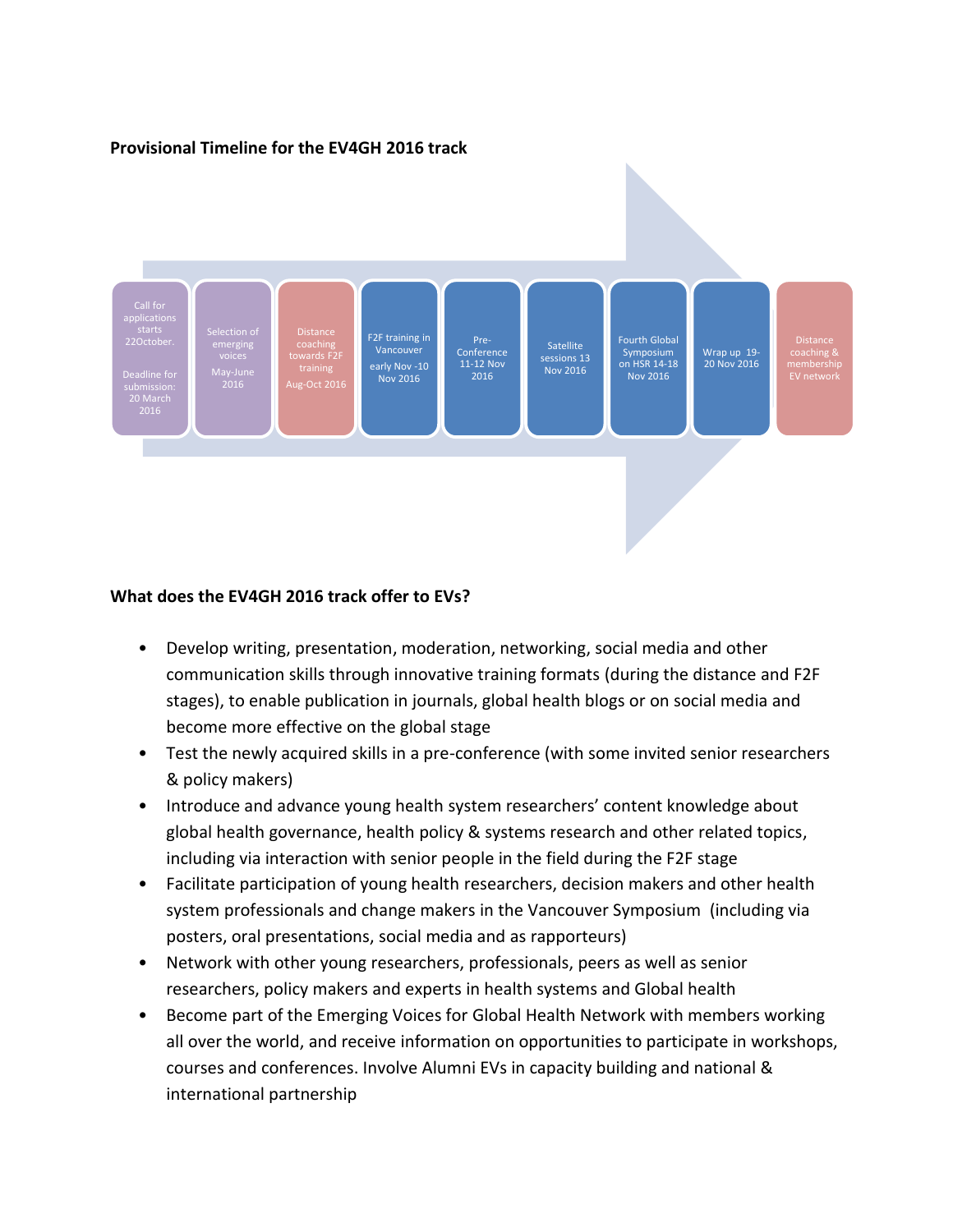#### **Expected Outcomes EV 2016**

Expected outputs for each Emerging Voice participant:

- Poster presentation
- Oral presentation during pre-conference (in an innovative format)
- Active participation in the Vancouver Symposium
- (Optional) video of your oral presentation (Camtasia or alternative)
- Blogs, publication, …

### **Applications EV 2016**

**Who can apply?** We are looking for young researchers, health professionals, decision or policymakers and/or –brokers, or practitioners born on or after 1 January 1976. (As in previous EV editions, though, the focus will be on young health policy & health systems researchers.)

Applicants must have at least two of the following:

- A Master's degree in health or a health-related field
- Be enrolled in a doctoral-level programme in health or a health-related field
- At least two year work or research experience in public health or development
- Experience and/or knowledge of working in LMICs

Most of the new EVs will be selected **individuals** (as was the case in previous ventures), but **paired applications** (comprising a researcher and a decision maker/knowledge broker) are also possible this time. A limited number of young decision makers/knowledge brokers will be added to the mix of EVs, through these paired applications (whereby young researcher applicants already suggest a decision maker/knowledge broker they often work with in their country).

The primary focus will be on **applicants from the Global South**, but candidates from the North can also apply (they need to have relevant field experience in the South, though, and preferably work on health policy & systems research in the South).

The EV4GH program is in English. Participants thus **need a good command of English** to participate.

If you fit this profile and you can participate in the EVGH 2016 training, including a full three week period in Vancouver from 31 Oct - 20 Nov 2016, you are invited to apply.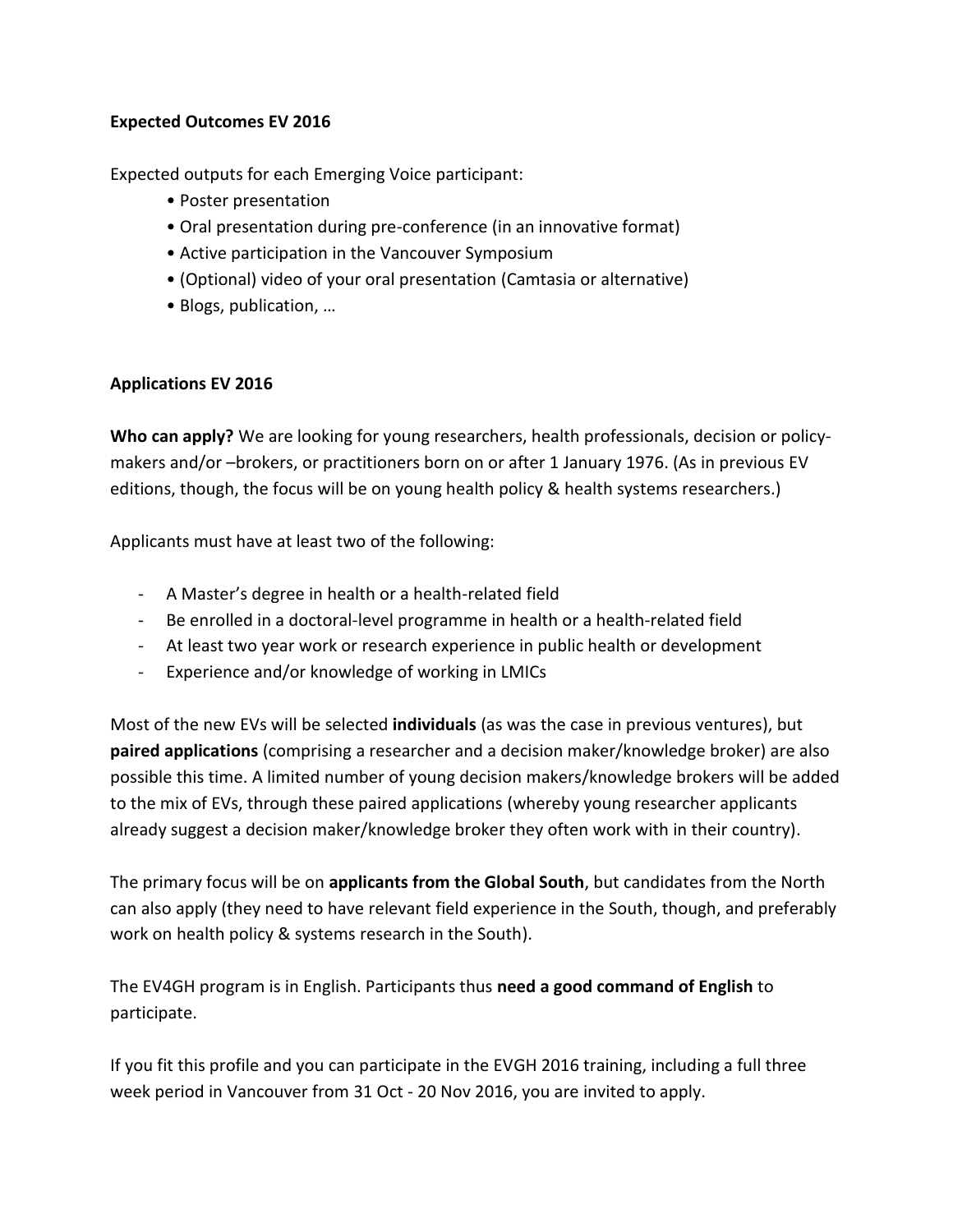#### **Requirements**

#### **Individual applicants**

- 1. **Abstract** (Title of maximum 25 words + an abstract of maximum 400 words). (*In line with the Vancouver Symposium call, we also accept abstracts in French and Spanish. If your abstract is in French/Spanish, though, also submit a translation (in English).*)
- 2. Short **CV** (maximum two A4 pages); if you want, you can also add the link to a short (e.g. Youtube) video explaining the work you're doing & research (optional)
- 3. A well-elaborated **motivation letter** (maximum 400 words) explaining why you want to participate in the EV4GH 2016 training. The motivation letter is crucial and must argue convincingly why you are an excellent Emerging Voice candidate. Explain your key strengths and areas you still need to work on. The motivation letter should include 2 references (name, contact details).
- 4. A forceful and well-argued **essay** (1000-1500 words) related to the theme of the Vancouver Symposium "Resilient and responsive health systems for a changing world" (for more info on the theme, see also [HS Global](http://www.healthsystemsglobal.org/blog/45/Resilient-and-responsive-health-systems-the-focus-of-the-Fourth-Global-Symposium-on-Health-Systems-Research.html))

*(Remark: motivation letter and essay can also be written in French or Spanish No other languages (than English, French or Spanish) are allowed).*

#### **Paired applications (applicant + decision maker or knowledge broker)**

For the applicant - as above except, the motivation letter should state why and how it will be beneficial for both you and the decision maker/knowledge broker to participate.

#### **For decision maker/knowledge broker**

- 1. Abstract (Title of maximum 25 words + an abstract of maximum 400 words)
- 2. Short CV (maximum two A4 pages)
- 3. An essay (reflection) on policy implementation (or brokering) challenges experienced in the work context. (Maximum 1500 words)

#### **How to apply**

The application process consists of 2 steps:

- 1. Application via submission of an Abstract (Title of maximum 25 words + an abstract of maximum 400 words) through the Vancouver Symposium website
- 2. Send a mail to ev4gh@iphindia.org containing 4 attachments 1) the (same) abstract you submitted to the symposium (+ translated abstract, if abstract in French or Spanish), 2) Short CV, 3) Motivation letter (only one needed for paired application), 4) Essay